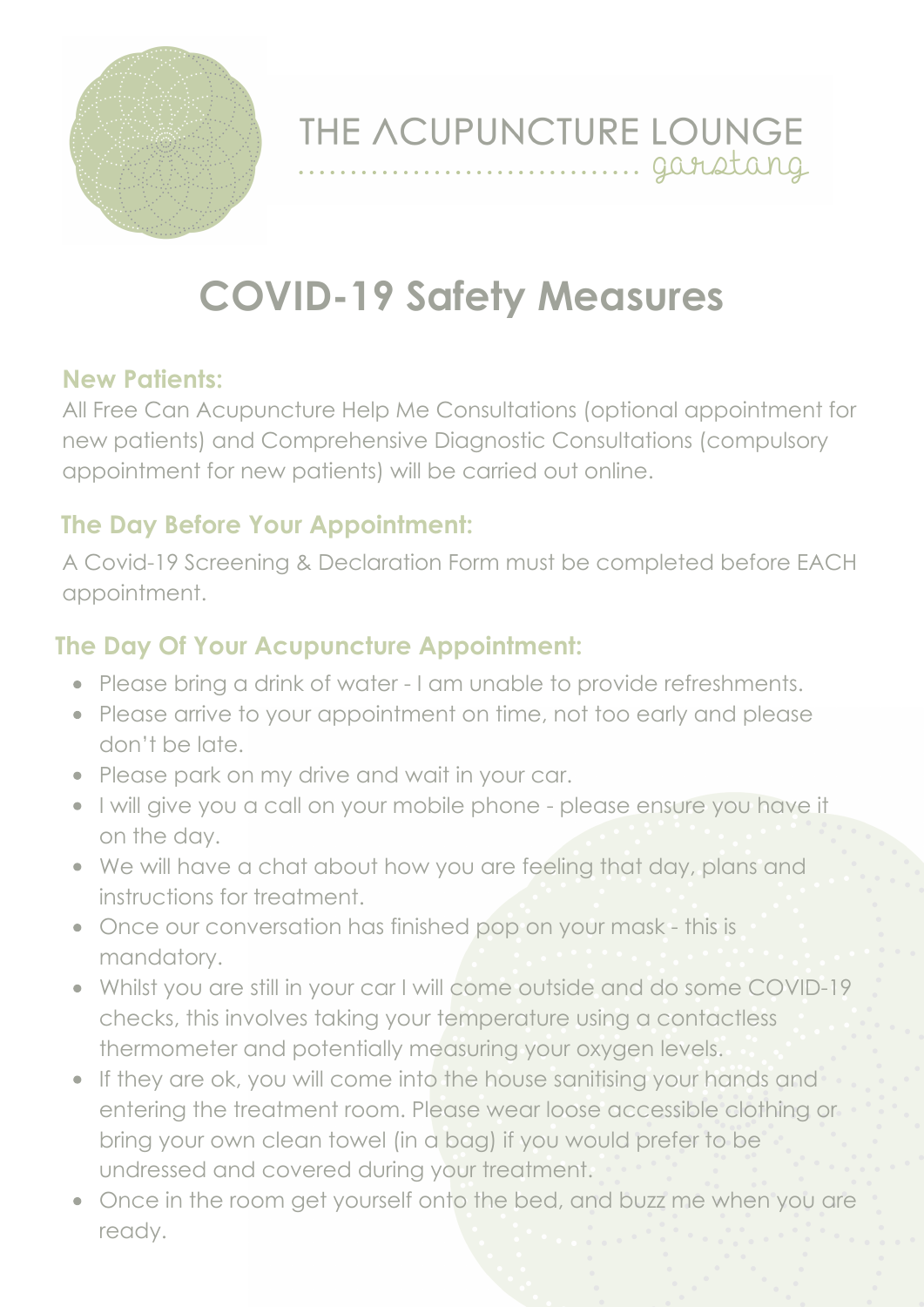- I will come into the treatment room. I will be wearing full PPE face mask, visor and a disposable apron which will be changed between each patient.
- Your wrists will be cleaned before pulses are taken
- Contact time will be limited to 15 minutes to carry out acupuncture, you will then be left to relax in the room alone (with a buzzer)
- Post treatment you will get dressed, buzz me to let me know you are ready and I will see you out, you will sanitise your hands as you go.

# **Hygiene & Safety Measures:**

The treatment couch has a wipeable cover and I also use disposable couch roll. I have wipeable medical pillows. All surfaces including the floor are wipeable. I will be allowing a 30 minute gap between patients to sanitise, mop and air the rooms patients have used.

The treatment room, entrance hall and toilet will be fully sanitised at the end of each clinic day.

## **Mask Wearing:**

It is a mandatory requirement for masks to be worn by patients. Please wear a new (or clean if reusable) good quality mask, preferably an IIR surgical mask (they are fluid resistant) or a K95 mask. Please remember I wear a mask to protect you, you wear a mask to protect me. If you do not have a mask I will be able to provide you with an IIR surgical grade mask and there will be a £1 charge.

If you have a medical reason not to wear a mask please do let me know prior to your appointment.

## **Sickness:**

If you or anybody in your household has any symptoms of COVID-19 please cancel your appointment. Symptoms of COVID-19 include but are not limited to:

- **A fever in the last 10 days**
- **A persistent dry cough (coughing a lot, for more than an hour, 3 or more coughing episodes in 24 hours or worsening of a pre-existing cough)**
- **Loss in taste and/or smell**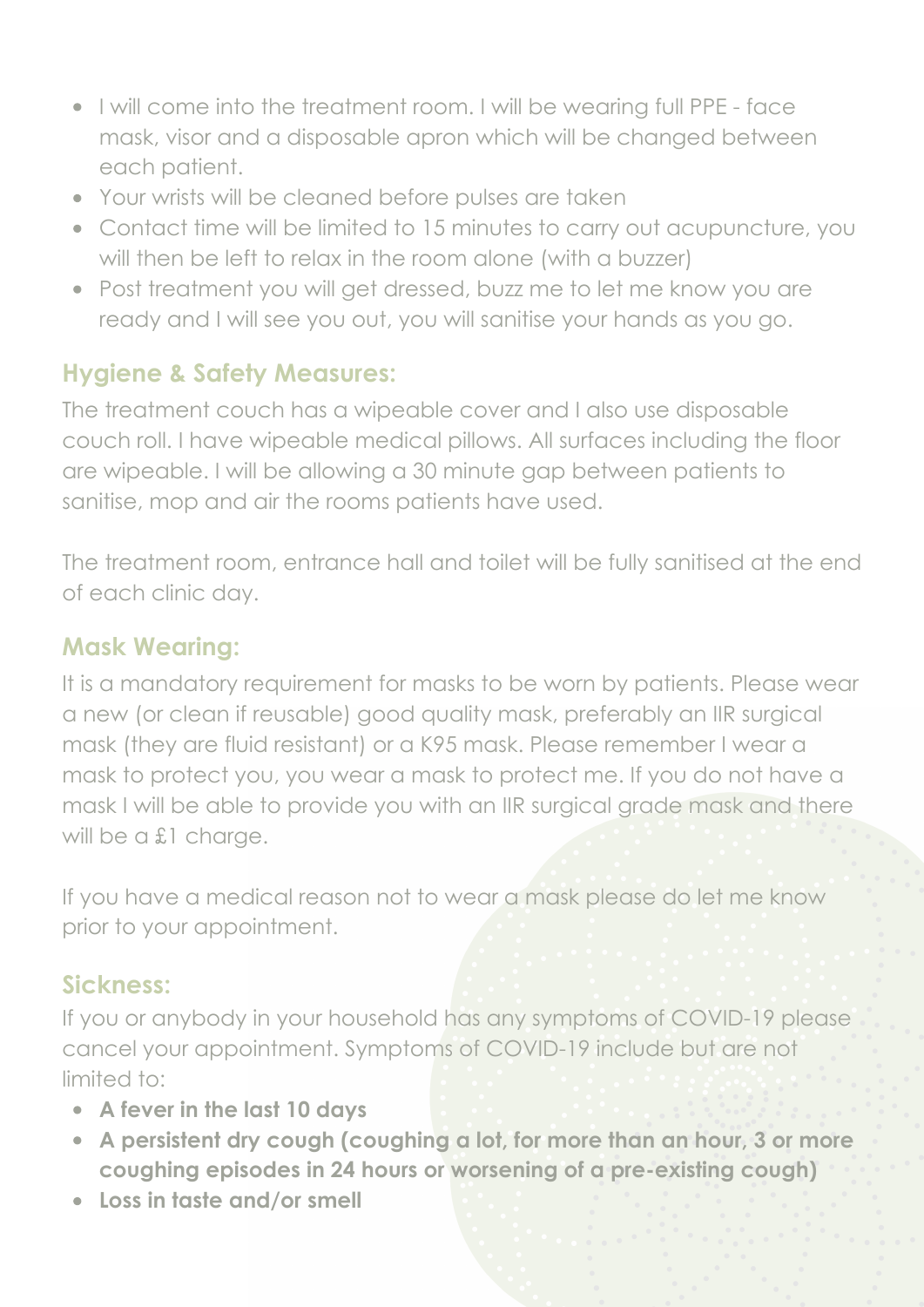If you have these symptoms, however mild, you and your entire family should stay at home for 14 days. Please see Government advice here.

# **Clinically Vulnerable Patients:**

People in this category of risk include:

1. Anyone aged 70 and older (regardless of medical conditions)

2. Anyone under 70 with an underlying health condition (that is, anyone instructed to get a flu jab as an adult each year on medical grounds) – such as:

- Chronic (long-term) mild to moderate respiratory diseases, such as asthma, chronic obstructive pulmonary disease (COPD), emphysema or bronchitis

- Chronic heart disease, such as heart failure
- Chronic kidney disease
- Chronic liver disease, such as hepatitis
- Chronic neurological conditions, such as Parkinson's disease, motor neurone disease, multiple sclerosis (MS), a learning disability or cerebral palsy
- Diabetes

- A weakened immune system as the result of conditions such as HIV and AIDS, or medicines (such as steroid tablets)

- Being seriously overweight (a body mass index (BMI) of 40 or above)
- Pregnant women

# **Clinically Extremely Vulnerable Patients:**

People in this category of risk include:

- 1. Solid organ transplant recipients.
- 2. People with specific cancers:
- People with cancer who are undergoing active chemotherapy
- People with lung cancer who are undergoing radical radiotherapy
- People with cancers of the blood or bone marrow such as leukaemia, lymphoma or myeloma who are at any stage of treatment

- People having immunotherapy or other continuing antibody treatments for cancer

- People having other targeted cancer treatments which can affect the immune system, such as protein kinase inhibitors or PARP inhibitors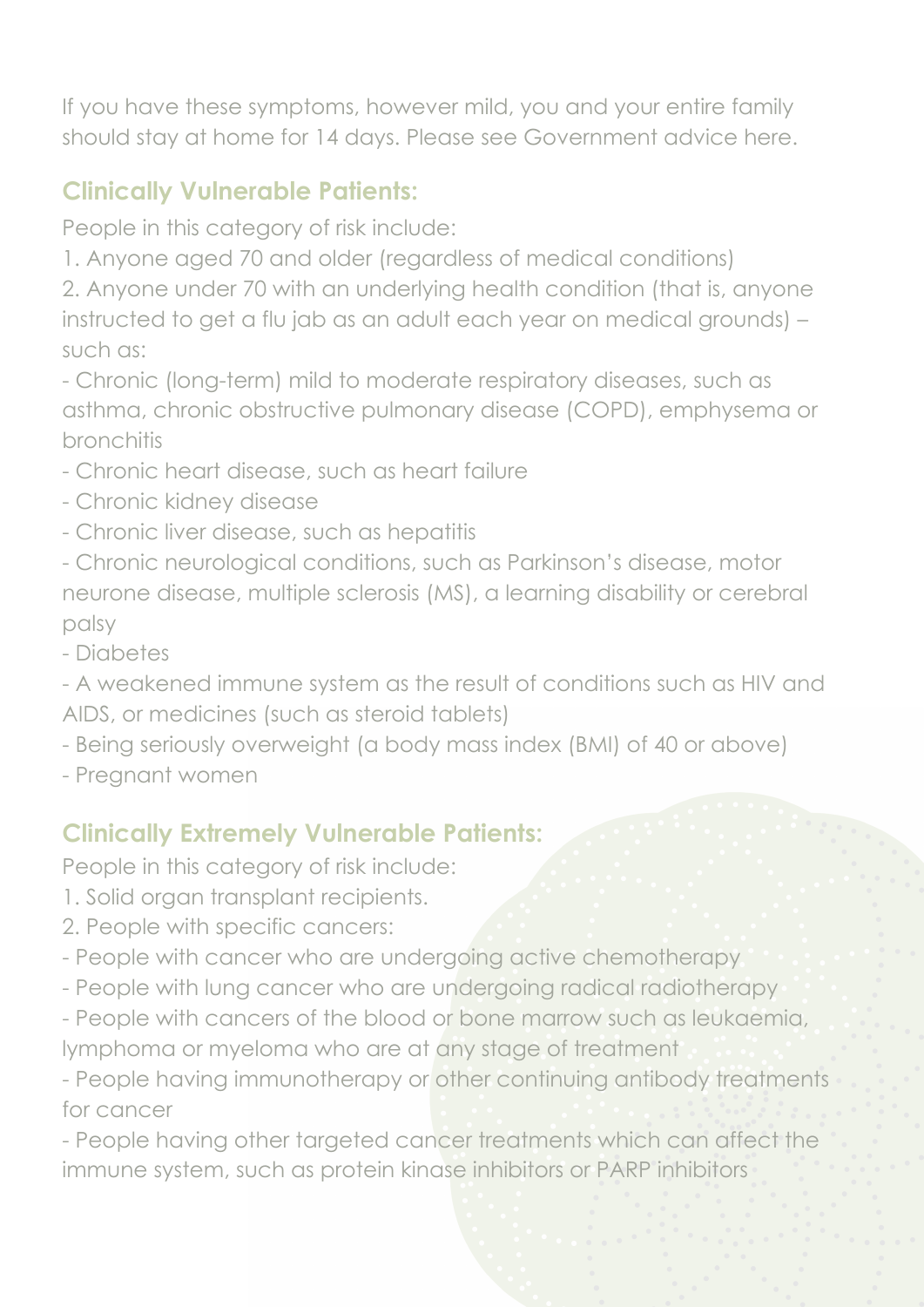3. People with severe respiratory conditions including all cystic fibrosis, severe asthma and severe chronic obstructive pulmonary disease (COPD). 4. People with rare diseases that significantly increase the risk of infections (such as severe combined immunodeficiency (SCID), homozygous sickle cell).

5. People on immunosuppression therapies sufficient to significantly increase risk of infection.

6. Women who are pregnant with significant heart disease, congenital or acquired.

7. Other people have also been classed as clinically extremely vulnerable, based on clinical judgement and an assessment of their needs. GPs and hospital clinicians have been provided with guidance to support these decisions.

More information about who has been classed as clinically extremely vulnerable is available on the NHS Digital website https://digital.nhs.uk/coronavirus/shielded-patient-list

**If you are classed as vulnerable or extremely vulnerable and would like treatment please contact me, this will be discussed on an individual basis.**

#### **Test & Trace:**

There is a government test and trace poster on display in the treatment room with a QR code. Upon arrival patients will scan the code with their phone (open camera, hover over the code and follow the instruction on the screen).

Before every appointment patients will be required to fill out a COVID-19 Screening & Declaration Form. This will be emailed to you 24 hours prior to your appointment.

In the eventuality that I, Emma Kemp become symptomatic within 48 hours of having close contact with you during your appointment and I later test positive for COVID-19, I am required by law to provide your details to the test, track and trace service. These details include your name, contact number, date of visit and arrival and departure time.

Please see the test & Trace section of our privacy policy for details of recording patient details and how we use your information.